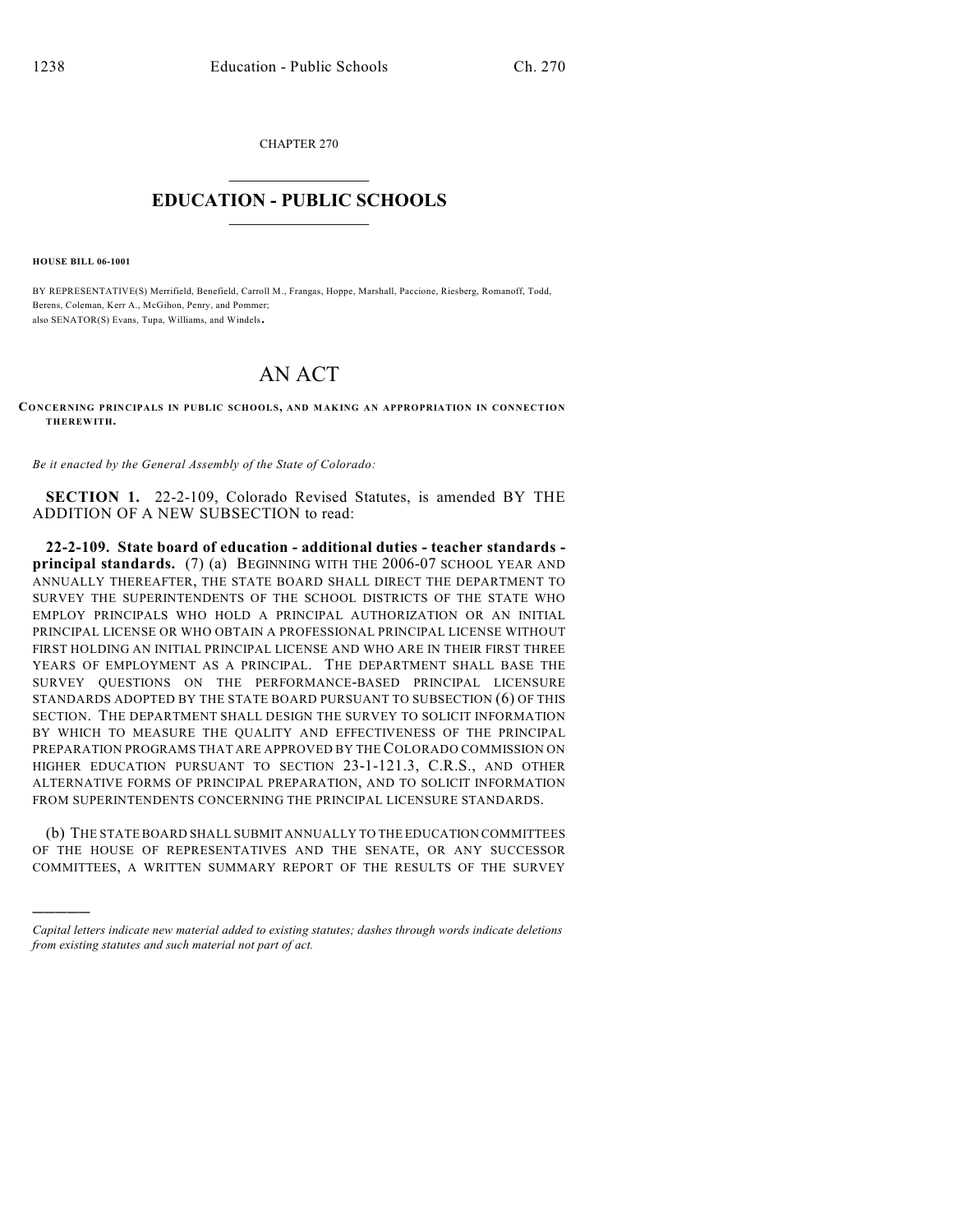CONDUCTED PURSUANT TO PARAGRAPH (a) OF THIS SUBSECTION (7). IN SUBMITTING THE REPORT, THE STATE BOARD SHALL ENSURE THAT THE REPORT FOR THE CURRENT YEAR AND THE PRECEDING YEAR'S REPORT, IF ONE EXISTS, ARE AVAILABLE TO THE EDUCATION COMMITTEES FOR CONSIDERATION AT THE BIENNIAL JOINT MEETING HELD PURSUANT TO SECTION 22-60.5-116.5. THE STATE BOARD SHALL ALSO SUBMIT THE REPORT ANNUALLY TO THE GOVERNOR, THE COLORADO COMMISSION ON HIGHER EDUCATION, AND THE INSTITUTIONS OF HIGHER EDUCATION THAT OPERATE PRINCIPAL PREPARATION PROGRAMS.

(c) THE COSTS INCURRED BY THE DEPARTMENT IN IMPLEMENTING THIS SUBSECTION (7) SHALL BE PAID FROM MONEYS APPROPRIATED FROM THE EDUCATOR LICENSURE CASH FUND CREATED IN SECTION 22-60.5-112 (1).

**SECTION 2.** 22-60.5-116.5, Colorado Revised Statutes, is amended to read:

**22-60.5-116.5. Education committees - evaluation of teacher preparation programs - biannual joint meeting.** (1) (a) The committees on education of the house of representatives and the senate, OR ANY SUCCESSOR COMMITTEES, shall biannually BIENNIALLY hold a joint meeting to assess the reports received concerning the effectiveness of the approved teacher preparation programs offered by accepted institutions of higher education in the state AND THE REPORTS OF THE SURVEY OF SUPERINTENDENTS CONDUCTED BY THE DEPARTMENT OF EDUCATION AND SUBMITTED BY THE STATE BOARD OF EDUCATION PURSUANT TO SECTION 22-2-109 (7).

(b) At the meeting, the committees shall consider the reports on the review of approved teacher preparation programs received from the Colorado commission on higher education pursuant to section 23-1-121 (6), C.R.S. The committees shall take testimony from representatives of the institutions of higher education that provide the teacher preparation programs, the state board of education, the Colorado commission on higher education, and from any other interested persons. Based on the review of said reports and any testimony received, the committees shall assess whether the approved teacher preparation programs are adequately preparing teacher candidates to meet the performance-based teacher licensure standards adopted by rule of the state board of education pursuant to section 22-2-109 (3). In addition, the committees shall assess whether each approved teacher preparation program is being implemented in accordance with the requirements of the "Higher Education Quality Assurance Act", article 13 of title 23, C.R.S.

(c) AT THE MEETING, THE COMMITTEES SHALL CONSIDER THE REPORTS OF THE SURVEY OF SUPERINTENDENTS CONDUCTED BY THE DEPARTMENT OF EDUCATION AND SUBMITTED BY THE STATE BOARD OF EDUCATION PURSUANT TO SECTION 22-2-109 (7). THE COMMITTEES SHALL TAKE TESTIMONY FROM REPRESENTATIVES OF THE INSTITUTIONS OF HIGHER EDUCATION THAT PROVIDE THE PRINCIPAL PREPARATION PROGRAMS, THE STATE BOARD OF EDUCATION, THE COLORADO COMMISSION ON HIGHER EDUCATION, AND FROM ANY OTHER INTERESTED PERSONS. BASED ON THE REVIEW OF SAID REPORTS AND ANY TESTIMONY RECEIVED, THE COMMITTEES SHALL ASSESS WHETHER THE APPROVED PRINCIPAL PREPARATION PROGRAMS AND ALTERNATIVE FORMS OF PRINCIPAL PREPARATION ARE ADEQUATELY PREPARING PRINCIPAL CANDIDATES TO MEET THE PERFORMANCE-BASED PRINCIPAL LICENSURE STANDARDS ADOPTED BY RULE OF THE STATE BOARD OF EDUCATION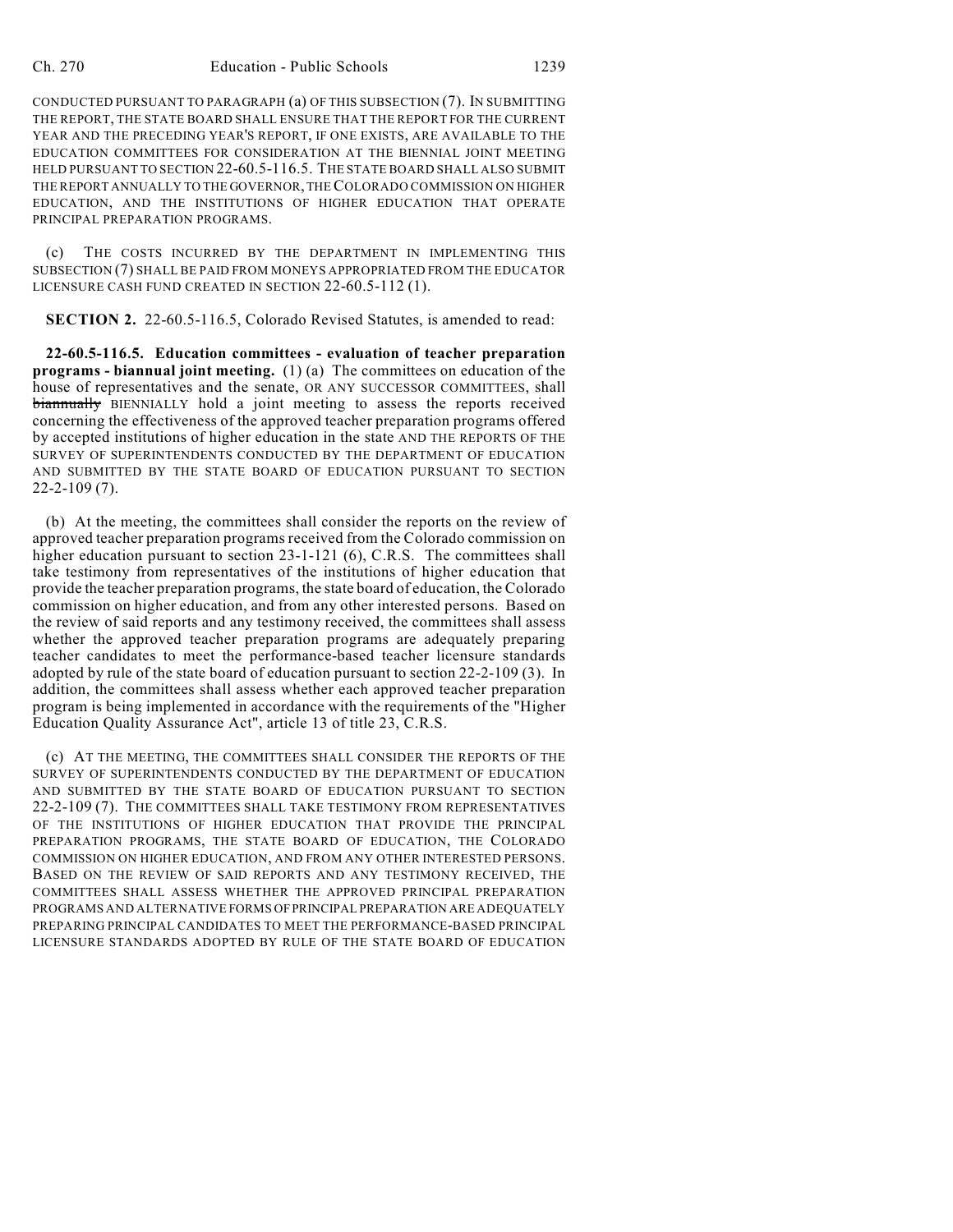PURSUANT TO SECTION 22-2-109 (6).

(2) If the committees, based on the reports received from the Colorado commission on higher education AND THE STATE BOARD OF EDUCATION, determine that an approved educator preparation program is not adequately preparing licensure candidates or is not being implemented in accordance with the requirements of the "Higher Education Quality Assurance Act", article 13 of title 23, C.R.S., the committees shall instruct the Colorado commission on higher education to reduce the funding received by the institution of higher education that provides the approved educator preparation program during the next fiscal year. The commission shall notify the committees of the amount of said reduction prior to introduction of the annual general appropriation bill.

**SECTION 3.** 22-60.5-110 (3) (a), Colorado Revised Statutes, is amended, and the said 22-60.5-110 (3) is further amended BY THE ADDITION OF A NEW PARAGRAPH, to read:

**22-60.5-110. Renewal of licenses.** (3) (a)  $\overrightarrow{Any}$  A professional license may be renewed upon submitting an application for renewal, payment of the statutory fee, and evidence of satisfactory completion by the applicant of ongoing professional development. A licensee need not be employed as a professional educator during all or any portion of the term for which his or her professional educator license is valid. Employment as a professional educator shall not constitute a requirement for renewal of a professional license. Any EXCEPT AS OTHERWISE PROVIDED IN PARAGRAPH (e) OF THIS SUBSECTION (3), THE professional development activities completed by an applicant for license renewal shall apply equally to renewal of any professional educator license or endorsement held by the applicant.

(e) IN SELECTING PROFESSIONAL DEVELOPMENT ACTIVITIES FOR RENEWAL OF A PROFESSIONAL PRINCIPAL LICENSE, THE PROFESSIONAL LICENSEE SHALL SELECT ACTIVITIES THAT ARE SPECIFIC TO IMPROVING HIS OR HER SKILLS AS A PRINCIPAL. IN ADDITION, IF THE SCHOOL DISTRICT IN WHICH THE PROFESSIONAL LICENSEE IS EMPLOYED HAS IDENTIFIED, PURSUANT TO SECTION 22-9-106, SPECIFIC AREAS IN WHICH HE OR SHE NEEDS IMPROVEMENT OR, PURSUANT TO SECTION 22-32-109 (1) (jj), SPECIFIC PROFESSIONAL DEVELOPMENT PROGRAMS TO ASSIST THE PROFESSIONAL LICENSEE IN IMPROVING HIS OR HER SKILLS AS A PRINCIPAL, THE PROFESSIONAL LICENSEE SHALL COMPLETE ACTIVITIES IN THOSE IDENTIFIED AREAS OR SHALL COMPLETE THOSE SPECIFIC PROGRAMS. IN REVIEWING THE PROFESSIONAL LICENSEE'S APPLICATION FOR LICENSE RENEWAL, THE DEPARTMENT SHALL DENY THE APPLICATION FOR RENEWAL IF THE PROFESSIONAL LICENSEE DOES NOT COMPLY WITH THE REQUIREMENTS SPECIFIED IN THIS PARAGRAPH (e).

**SECTION 4.** 22-32-109 (1), Colorado Revised Statutes, is amended BY THE ADDITION OF A NEW PARAGRAPH to read:

**22-32-109. Board of education - specific duties.** (1) In addition to any other duty required to be performed by law, each board of education shall have and perform the following specific duties:

(jj) TO IDENTIFY ANY AREAS IN WHICH ONE OR MORE OF THE PRINCIPALS OF THE SCHOOLS OF THE SCHOOL DISTRICT REQUIRE FURTHER TRAINING OR DEVELOPMENT.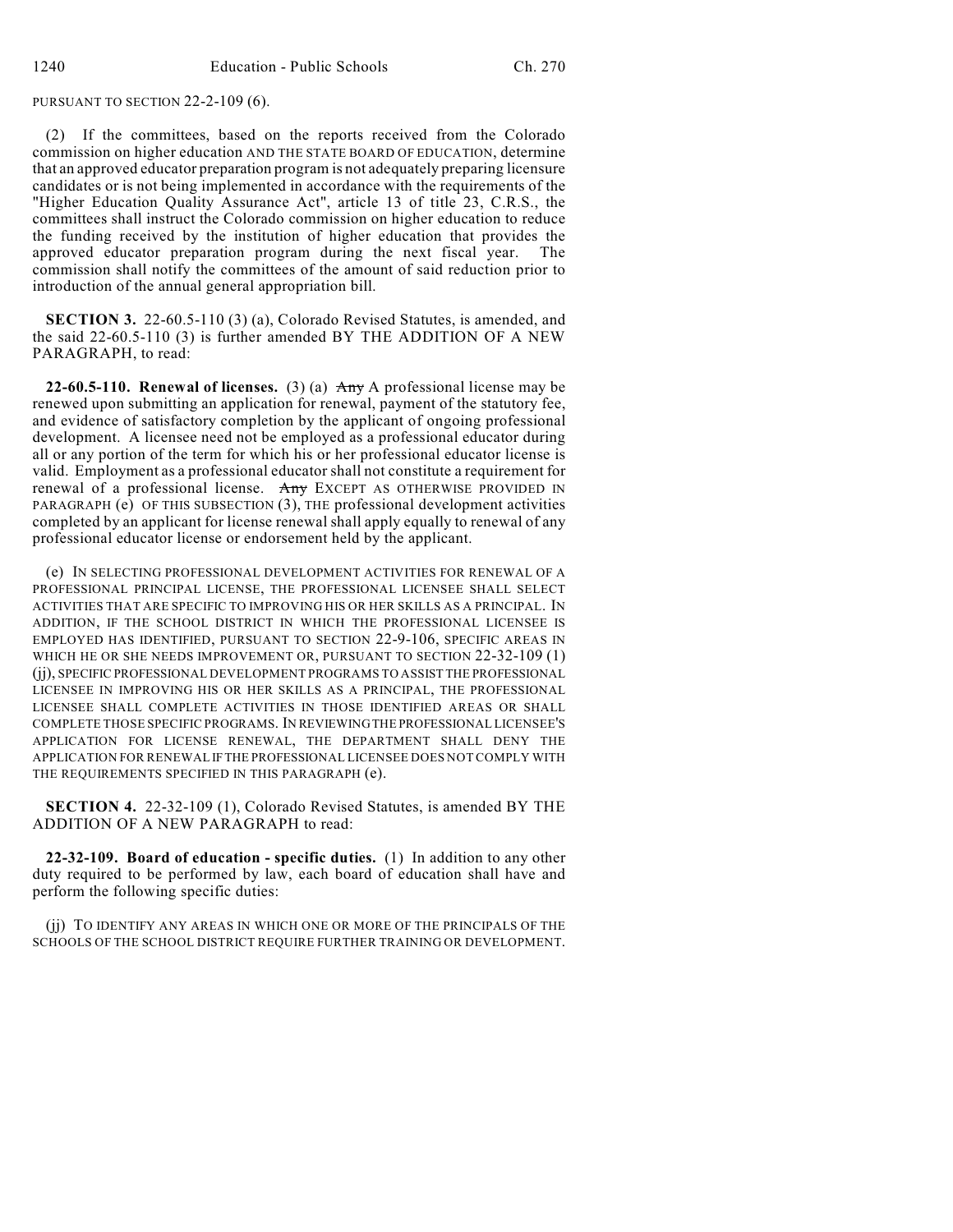THE BOARD OF EDUCATION SHALL CONTRACT FOR OR OTHERWISE ASSIST THE IDENTIFIED PRINCIPALS IN PARTICIPATING IN PROFESSIONAL DEVELOPMENT PROGRAMS TO ASSIST THE IDENTIFIED PRINCIPALS IN IMPROVING THEIR SKILLS IN THE IDENTIFIED AREAS.

**SECTION 5.** 22-11-201 (4) (b), Colorado Revised Statutes, is amended to read:

**22-11-201. Accreditation contract.** (4) **Contract requirements management.** (b) The school district accreditation contract, at a minimum, shall bind a school district to administer the following school district policy and management functions:

(I) Community involvement, including processes for involving parents, the business community, and other interested citizens;

(II) Public disclosure of nonidentifying student achievement results for each public school in the school district;

(III) Recognition for public schools that meet or exceed accreditation indicators and assistance for public schools that fail to meet such indicators;

(IV) IDENTIFICATION OF AREAS IN WHICH ONE OR MORE OFTHE PRINCIPALS OF THE PUBLIC SCHOOLS REQUIRE FURTHER TRAINING OR DEVELOPMENT, AND PROVISION OR IDENTIFICATION OF PROFESSIONAL DEVELOPMENT PROGRAMS TO ASSIST THE IDENTIFIED PRINCIPALS IN IMPROVING THEIR SKILLS IN THE IDENTIFIED AREAS.

**SECTION 6.** 22-9-106 (1) (c), (3) (b), (3.2), (3.5), and (4.5), Colorado Revised Statutes, are amended to read:

**22-9-106. Local boards of education - duties.** (1) All school districts and boards of cooperative services that employ licensed personnel, as defined in section 22-9-103 (1.5), shall adopt a written system to evaluate the employment performance of school district and board of cooperative services licensed personnel, including all teachers, principals, and administrators, with the exception of licensed personnel employed by a board of cooperative services for a period of six weeks or less. In developing the licensed personnel performance evaluation system and any amendments thereto, the local board and board of cooperative services shall consult with administrators, principals, and teachers employed within the district or participating districts in a board of cooperative services, parents, and the school district licensed personnel performance evaluation council or the board of cooperative services personnel performance evaluation council created pursuant to section 22-9-107. The performance evaluation system shall contain, but shall not be limited to, the following information:

(c) The frequency and duration of the evaluations, which shall be on a regular basis and of such frequency and duration as to ensure the collection of a sufficient amount of data from which reliable conclusions and findings may be drawn. At a minimum, the performance evaluation system shall ensure that:

(I) Probationary teachers receive at least two documented observations and one evaluation that results in a written evaluation report pursuant to subsection (3) of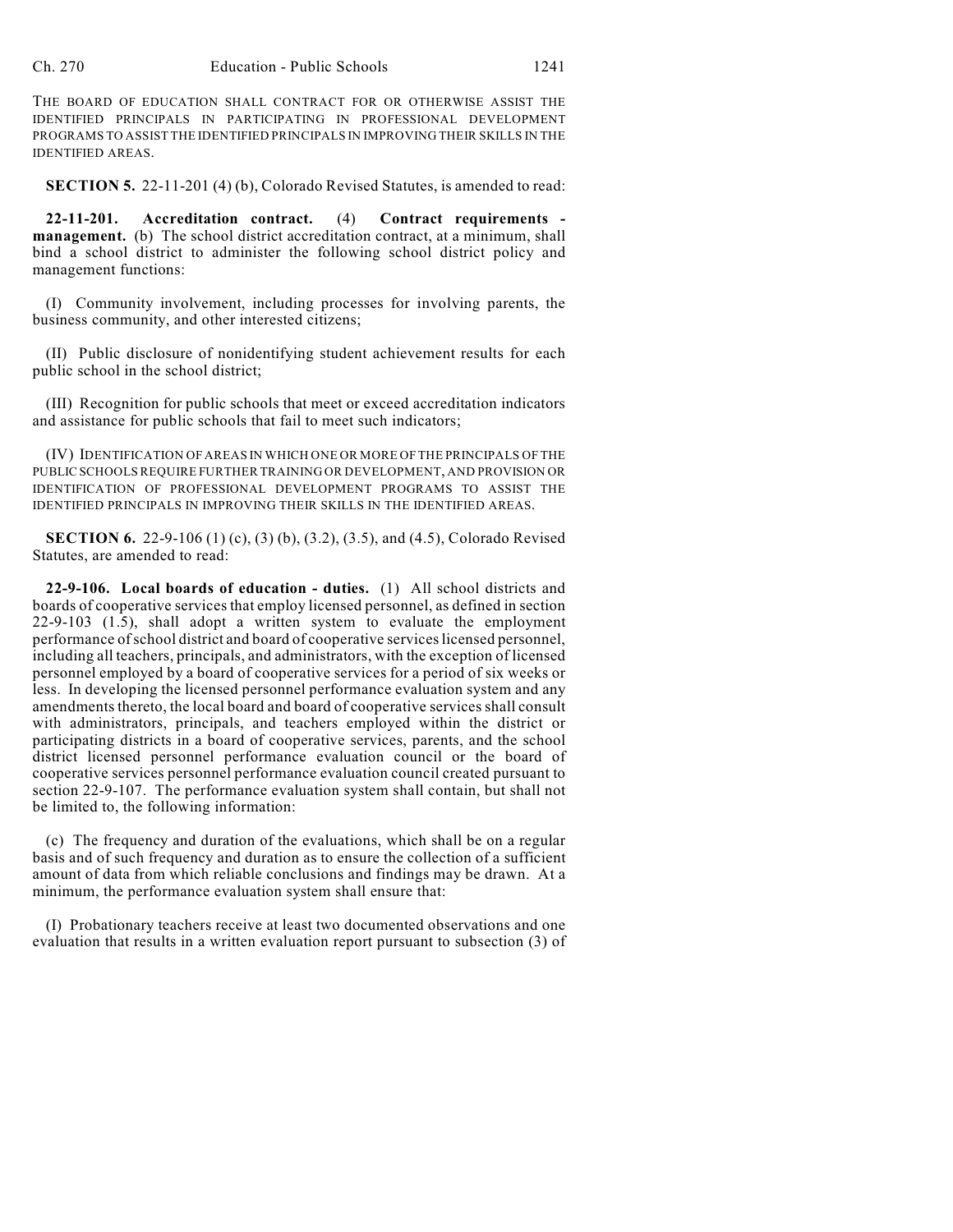this section each academic year; and that

(II) Nonprobationary teachers receive at least one observation each year and one evaluation that results in a written evaluation report pursuant to subsection (3) of this section every three years;

(III) PRINCIPALS WHO ARE IN THEIR FIRST THREE YEARS OF EMPLOYMENT AS PRINCIPALS RECEIVE ONE EVALUATION THAT RESULTS IN A WRITTEN EVALUATION REPORT PURSUANT TO SUBSECTION (3) OF THIS SECTION EACH ACADEMIC YEAR; AND

(IV) PRINCIPALS WHO ARE IN THEIR FOURTH OR SUBSEQUENT YEARS OF EMPLOYMENT AS PRINCIPALS RECEIVE AT LEAST ONE EVALUATION THAT RESULTS IN A WRITTEN EVALUATION REPORT PURSUANT TO SUBSECTION (3) OF THIS SECTION EVERY THREE ACADEMIC YEARS.

(3) An evaluation report shall be issued upon the completion of an evaluation made pursuant to this section and shall:

(b) Contain a written improvement plan, that shall be specific as to what improvements, if any, are needed in the performance of the licensed personnel and shall clearly set forth recommendations for improvements, including recommendations for additional education and training during the teacher's relicensure OR THE PRINCIPAL'S LICENSE RENEWAL process;

(3.2) (a) In addition to the items specified in subsection (3) of this section, the evaluation of a teacher may include any peer, parent, or student input obtained from standardized surveys.

(b) IN ADDITION TO THE ITEMS SPECIFIED IN SUBSECTION (3) OF THIS SECTION, EACH PRINCIPAL'S EVALUATION SHALL INCLUDE INPUT FROM THE TEACHERS EMPLOYED IN THE PRINCIPAL'S SCHOOL AND MAY INCLUDE INPUT FROM THE STUDENTS ENROLLED IN THE SCHOOL AND THEIR PARENTS. EACH SCHOOL DISTRICT SHALL SPECIFY THE MANNER IN WHICH INPUT FROM TEACHERS AND FROM STUDENTS AND PARENTS, IF ANY, IS COLLECTED, BUT SHALL ENSURE THAT THE INFORMATION COLLECTED REMAINS ANONYMOUS AND CONFIDENTIAL.

(3.5) A teacher OR PRINCIPAL whose performance is deemed to be unsatisfactory pursuant to paragraph (e) of subsection (1) of this section shall be given notice of deficiencies. A remediation plan to correct said deficiencies shall be developed by the district or the board of cooperative services and the teacher OR PRINCIPAL. The teacher OR PRINCIPAL shall be given a reasonable period of time for remediation of TO REMEDIATE the deficiencies and shall receive a statement of the resources and assistance available for the purposes of correcting the performance or the deficiencies.

(4.5) Any person whose performance evaluation includes a remediation plan shall be given an opportunity to improve his or her performance through the implementation of the plan. If the next performance evaluation shows that the person is now performing satisfactorily, no further action shall be taken concerning the original performance evaluation. If such evaluation shows the person is still not performing satisfactorily, the evaluator shall either make additional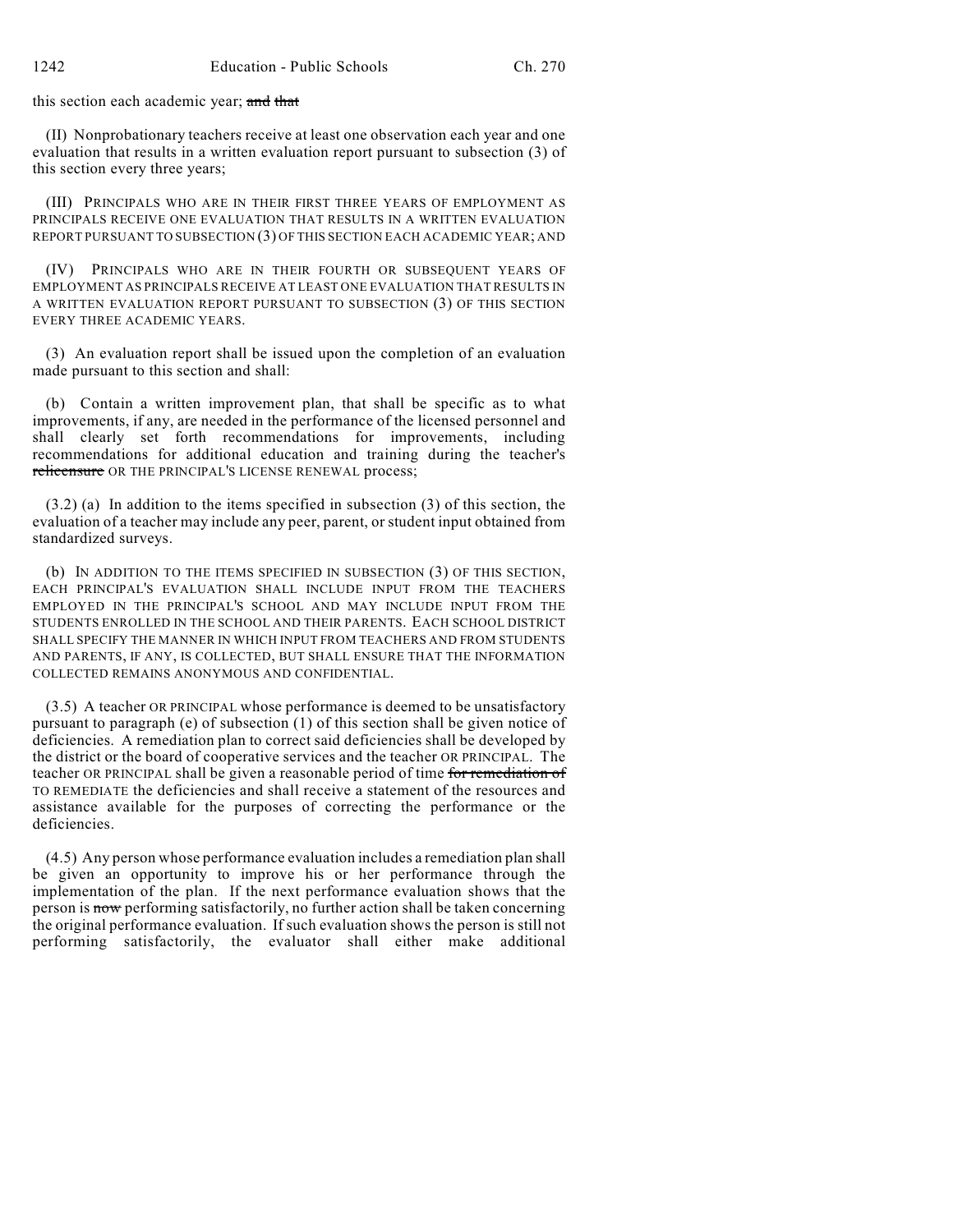recommendations for improvement or may recommend the dismissal of such THE person, WHICH DISMISSAL SHALL BE in accordance with the provisions of article 63 of this title IF THE PERSON IS A TEACHER.

**SECTION 7. Legislative declaration.** The general assembly finds that a well-trained, professional principal who is a dynamic leader is a key ingredient of success in reforming low-performing schools. To accomplish meaningful and lasting school reform, the school principal must be an accomplished and motivating manager, demonstrate exceptional communication skills, and thoroughly understand the theory and pedagogy that support effective learning. It is the principal, working productively with the teachers, students, and parents at a school, who creates and sustains the vision that changes a school from unsatisfactory to high-performing. The general assembly recognizes that the skills that make an effective and successful principal require training and on-going support through high-quality professional development programs and activities. The general assembly therefore finds that it is appropriate to create the principal development scholarship program in section 22-9.5-102, Colorado Revised Statutes, to assist principals in offsetting the costs incurred in obtaining on-going professional development.

**SECTION 8.** Title 22, Colorado Revised Statutes, is amended BY THE ADDITION OF A NEW ARTICLE to read:

## **ARTICLE 9.5 Principal Development Scholarship Program**

**22-9.5-101. Definitions.** AS USED IN THIS ARTICLE, UNLESS THE CONTEXT OTHERWISE REQUIRES:

(1) "SCHOLARSHIP PROGRAM" MEANS THE PRINCIPAL DEVELOPMENT SCHOLARSHIP PROGRAM CREATED IN SECTION 22-9.5-102.

(2) "STATE BOARD" MEANS THE STATE BOARD OF EDUCATION CREATED AND EXISTING PURSUANT TO SECTION 1 OF ARTICLE IX OF THE STATE CONSTITUTION.

**22-9.5-102. Principal development scholarship program - creation eligibility.** THERE IS HEREBY CREATED IN THE DEPARTMENT OF EDUCATION THE PRINCIPAL DEVELOPMENT SCHOLARSHIP PROGRAM. SUBJECT TO AVAILABLE APPROPRIATIONS, THE SCHOLARSHIP PROGRAM SHALL AWARD STIPENDS TO ASSIST PERSONS EMPLOYED AS PRINCIPALS IN OFFSETTING THE COSTS INCURRED IN OBTAINING ON-GOING PROFESSIONAL DEVELOPMENT. THE STATE BOARD SHALL AWARD STIPENDS ON A NEED BASIS, BASED ON THE CRITERIA SPECIFIED IN SECTION 22-9.5-103. THE SCHOLARSHIPS SHALL BE PAID FROM ANY MONEYS AVAILABLE IN THE PRINCIPAL DEVELOPMENT SCHOLARSHIP FUND CREATED IN SECTION 22-9.5-104.

**22-9.5-103. Scholarship program - rules - criteria for awards.** (1) THE STATE BOARD, BY RULE, SHALL ESTABLISH THE PROCEDURES BY WHICH A PERSON MAY APPLY FOR A STIPEND THROUGH THE SCHOLARSHIP PROGRAM. AT A MINIMUM, THE RULES SHALL SPECIFY THE INFORMATION A PERSON SHALL SUBMIT AND THE DEADLINES FOR SUBMITTING THE APPLICATION.

(2) THE STATE BOARD SHALL AWARD STIPENDS TO APPLYING PERSONS BASED ON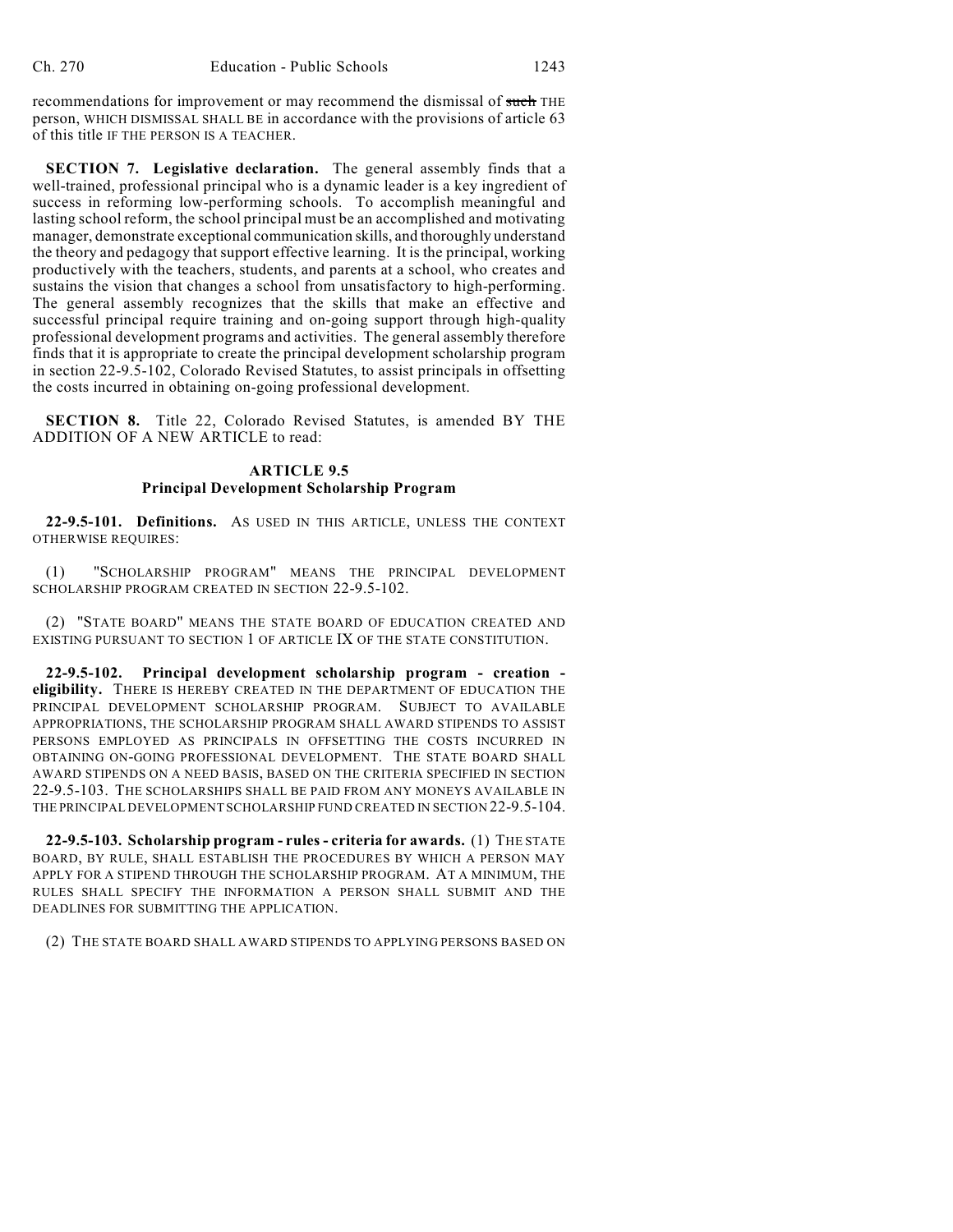THE FOLLOWING CRITERIA:

(a) A PERSON'S DEMONSTRATED DEGREE OF FINANCIAL NEED, BASED ON THE RESOURCES OF THE EMPLOYING SCHOOL DISTRICT AND THE APPLYING PERSON, AND THE COST OF THE PROFESSIONAL DEVELOPMENT PROGRAM FOR WHICH THE PERSON REQUESTS A STIPEND;

(b) A PERSON'S DEMONSTRATED DEGREE OF PROFESSIONAL NEED, BASED ON THE APPLYING PERSON'S PERFORMANCE EVALUATIONS CONDUCTED PURSUANT TO THE DISTRICT'S LICENSED PERSONNEL PERFORMANCE EVALUATION SYSTEM;

(c) THE QUALITY OF THE PROFESSIONAL DEVELOPMENT PROGRAM OR ACTIVITY FOR WHICH THE PERSON REQUESTS A STIPEND; AND

(d) ANY OTHER CRITERIA ADOPTED BY RULE OF THE STATE BOARD TO IDENTIFY PERSONS IN THE GREATEST NEED OF ASSISTANCE IN OBTAINING HIGH-QUALITY PROFESSIONAL DEVELOPMENT PROGRAMS AND ACTIVITIES TO IMPROVE THEIR PERFORMANCE AS PRINCIPALS.

(3) THE STATE BOARD SHALL SET THE AMOUNT OF EACH STIPEND AWARDED BASED ON THE PERSON'S DEGREE OF NEED, THE COST OF THE PROFESSIONAL DEVELOPMENT PROGRAM OR ACTIVITY FOR WHICH THE PERSON REQUESTS A STIPEND, THE AMOUNT AVAILABLE IN THE PRINCIPAL DEVELOPMENT SCHOLARSHIP FUND FOR THE APPLICABLE BUDGET YEAR, AND THE ANTICIPATED NUMBER OF PERSONS WHO WILL APPLY TO THE SCHOLARSHIP PROGRAM IN THE COURSE OF THE APPLICABLE BUDGET YEAR.

**22-9.5-104. Principal development scholarship fund - legislative declaration - fund created.** (1) THERE IS HEREBY CREATED IN THE STATE TREASURY THE PRINCIPAL DEVELOPMENT SCHOLARSHIP FUND, REFERRED TO IN THIS SECTION AS THE "FUND", THAT SHALL CONSIST OF ANY MONEYS THAT MAY BE CREDITED TO THE FUND PURSUANT TO SUBSECTION (2) OF THIS SECTION. THE MONEYS IN THE FUND SHALL BE SUBJECT TO ANNUAL APPROPRIATION BY THE GENERAL ASSEMBLY FOR THE DIRECT AND INDIRECT COSTS ASSOCIATED WITH THE IMPLEMENTATION OF THIS ARTICLE. ANY MONEYS IN THE FUND NOT EXPENDED FOR THE PURPOSE OF THIS ARTICLE MAY BE INVESTED BY THE STATE TREASURER AS PROVIDED BY LAW. ALL INTEREST AND INCOME DERIVED FROM THE INVESTMENT AND DEPOSIT OF MONEYS IN THE FUND SHALL BE CREDITED TO THE FUND. ANY UNEXPENDED AND UNENCUMBERED MONEYS REMAINING IN THE FUND AT THE END OF A FISCAL YEAR SHALL REMAIN IN THE FUND AND SHALL NOT BE CREDITED OR TRANSFERRED TO THE GENERAL FUND OR ANOTHER FUND.

(2) THE DEPARTMENT IS AUTHORIZED TO ACCEPT GIFTS, GRANTS, OR DONATIONS FROM ANY PUBLIC OR PRIVATE ENTITY TO CARRY OUT THE PURPOSES OF THIS ARTICLE, SUBJECT TO THE TERMS AND CONDITIONS UNDER WHICH GIVEN; EXCEPT THAT THE DEPARTMENT SHALL NOT ACCEPT A GIFT, GRANT, OR DONATION IF THE CONDITIONS ATTACHED THERETO REQUIRE THE USE OR EXPENDITURE THEREOF IN A MANNER CONTRARY TO LAW. THE DEPARTMENT SHALL TRANSMIT TO THE STATE TREASURER ANY GIFTS, GRANTS, OR DONATIONS RECEIVED PURSUANT TO THIS SUBSECTION (2), AND THE STATE TREASURER SHALL CREDIT THE SAME TO THE FUND.